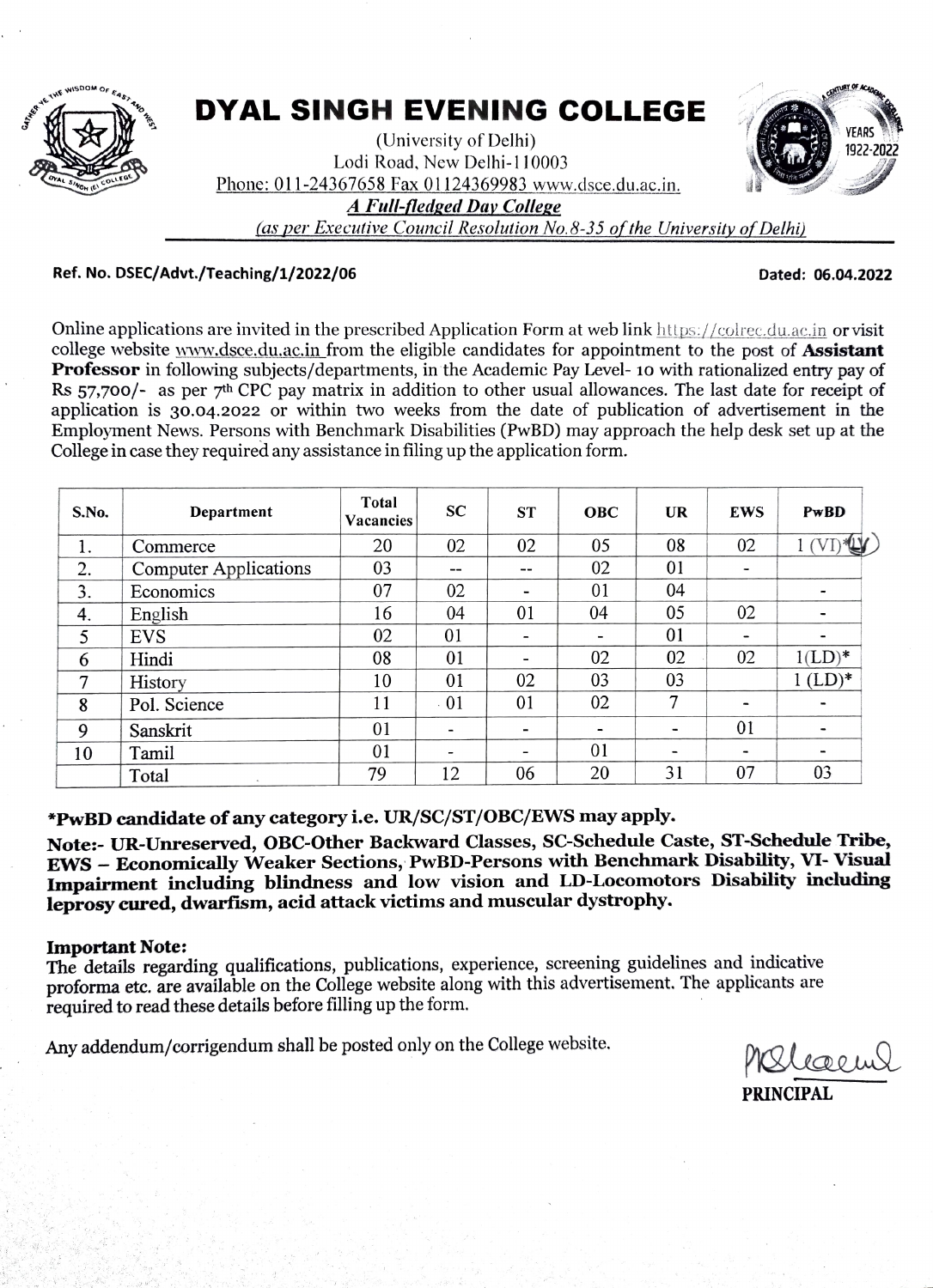# **Qualifications for the post of Assistant Professor in the University Colleges**

# **ASSISTANT PROFESSOR:**

**I. For the disciplines of Arts, Commerce, Humanities, Law, Social Sciences, Sciences, Languages,**  Library Science, Journalism & Mass Communication and Physical Education.<sup>\*</sup>

**Eligibility (A or B): A.**

1) A Master's degree with 55% marks (or an equivalent grade in a point-scale wherever the grading system is followed) in a concerned/relevant /allied subject from an Indian University, or an equivalent degree from an accredited foreign University.

2) Besides fulfilling the above qualifications, the candidate must have cleared the National Eligibility Test(NET) conducted by the UGC or the CSIR (exemption from NET shall be granted in accordance with clause (ii) & (iii) of General Note in the last section of this document).

Or

# **B.**

The Ph.D. degree has been obtained from a foreign University/Institution with a ranking among top 500 in theworld University ranking (at any time) by any one ofthe following:(i) Quacquarelli Symonds (QS)(ii) The Times Higher Education (THE) or (iii) The Academic Ranking Of World Universities (ARWU) of the Shanghai Jiao Tong University(Shanghai).

**Note:**Theacademicscoreasspecifiedinthescreeningguidelinesfor theCollegesoftheUniversityshallbe considered for short-listing ofthe candidates for interview only, and the selections shall be based only on the performance in the interview*.*

(Kindly refer to General Note in the last section of this document)

\* **Explanatory Note:** In pursuance of the clause 1.1.(i) of the UGC Regulations 2018, existing qualifications for Assistant Professor, Associate Professor, Professor and Principal have been retained with respect to departments of the University/colleges where courses related to Teacher Education are offered, for which NCTE guidelines will apply. (Reference EC Resolution No. 16 dated 28.05.2015).

# **GENERAL NOTE:**

- (i) The direct recruitment to the posts of Assistant Professors in the Colleges shall be on the basis of meritthroughallIndiaadvertisementandselectionbythedulyconstitutedSelectionCommittees.
- (ii) The National Eligibility Test(NET) shall be the minimum eligibility for appointment ofAssistant Professor.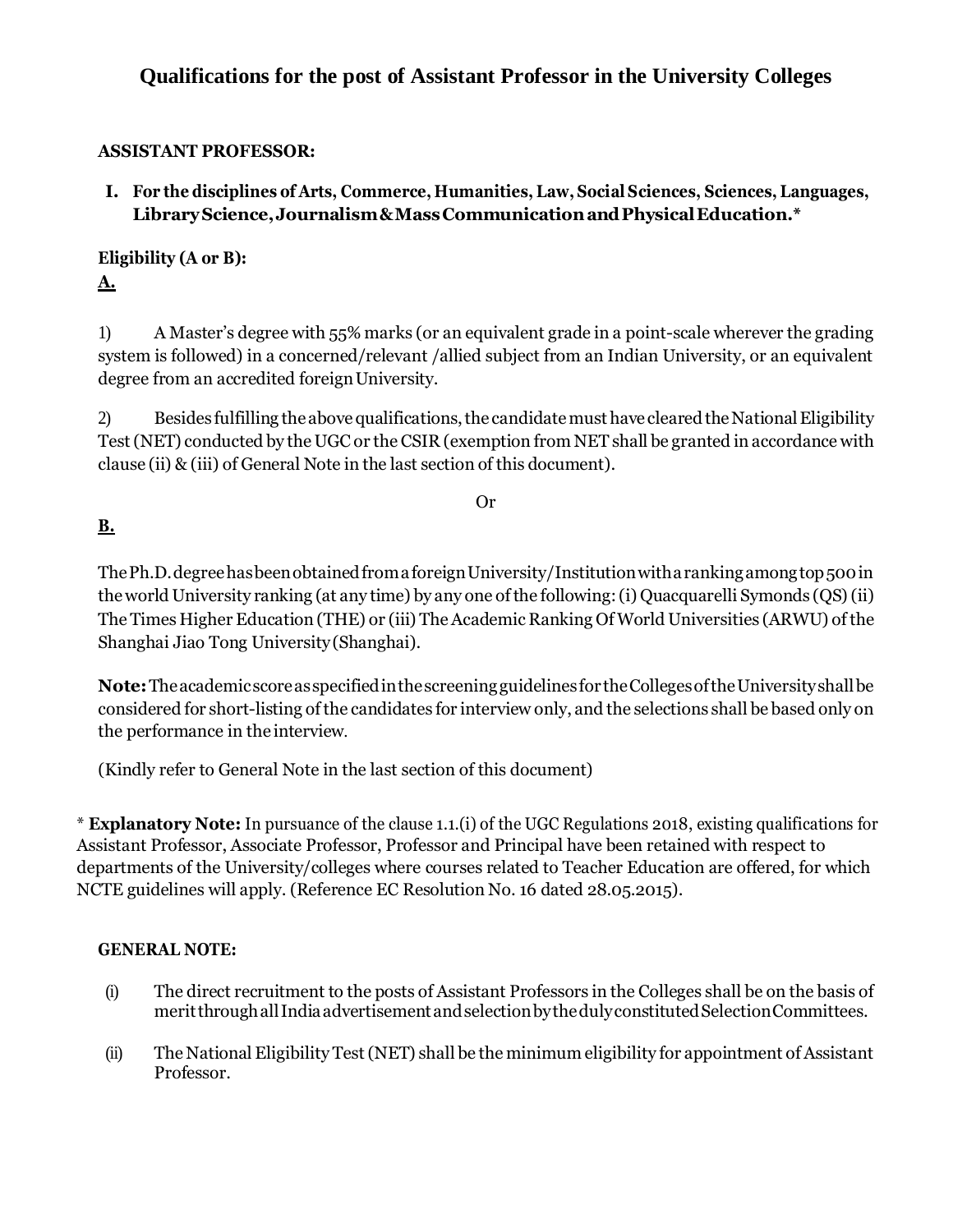*Provided* thatcandidateswhohavebeenawardedaPh.D.Degreeinaccordance with theUniversity Grants Commission (Minimum Standards and Procedure for Award of M.Phil./Ph.D. Degree) Regulation, 2009, or the University GrantsCommission (Minimum Standards and Procedure for AwardofM.Phil/Ph.D.Degree) Regulation,2016,andtheir subsequentamendments fromtimeto time, as the case may be, shall be exempted from the requirement of the minimum eligibility condition of NET for recruitment and appointment of Assistant Professor in the University.

*Provided* further thattheawardofdegreetocandidatesregisteredfor the M.Phil/Ph.D.programme prior to July 11, 2009, shall be governed by the provisions of the then existing Ordinances / Byelaws / Regulations of the Institutions awarding the degree. All such Ph.D. candidates shall be exempted from the requirement of NET for recruitment and appointment of Assistant Professors in the Colleges subject to the fulfillment of the following conditions:

- a) The Ph.D. degree of the candidate has been awarded in regular mode only;
- b) The Ph.D. thesis has been awarded by at least two external examiners;
- c) An open Ph.D. viva voce of the candidate has been conducted;
- d) The candidate has published two research papers from her/his Ph.D. work out of which at least one is in a refereedjournal;
- e) The candidate has presented at least two papers, based on her/his Ph.D. work in conferences/seminarssponsored/ funded/supportedbytheUGC/ICSSR/CSIRoranysimilar agency.

The fulfillment ofthese conditions is to be certified by the by the Registrar or the Dean (Academic Affairs) of the University concerned.

- $(iii)$  The clearing of NET shall not be required for candidates in such disciplines for which NET has not been conducted.
- $(iv)$  Aminimum of 55% marks (or an equivalent grade in a point-scale, wherever the grading system is followed) at the master's level shall be the essential qualification for direct recruitment of teachers and other equivalent cadres at any level.

A relaxation of 5% shall be allowed at the Bachelor's as well as at the Master's level for the candidates belonging to Scheduled Caste/Scheduled Tribe/Other Backward Classes (OBC) (non- creamy layer)/Differently Abled [Persons with Benchmark Disability PwBD)] in the category of (a) Visual Impairment (VI) including blindness and low vision, and (b) Locomotor Disability (LD) including leprosy cured, dwarfism, acid attack victims and muscular dystrophy. The eligibility of 55% marks (oranequivalentgradeinapoint scalewherever the gradingsystemisfollowed),wherever specified, and the relaxation of 5% to the categories mentioned above are permissible, based only on the qualifying marks without including any grace mark procedure.

- (v) A relaxation of 5% may be provided (from 55% to 50% of the marks) to the Ph.D. Degree holders, who have obtained their Master's Degree prior to 19 September, 1991.
- (vi) A relevant grade which is regarded as equivalent of 55%, wherever the grading system is followed by a recognized university, at the master's level shall also be considered eligible.
- (vii) The time taken by candidates to acquire M.Phil. and/or Ph.D. Degree shall not be considered as teaching/research experience to be claimed for appointment to the teaching positions. Further the periodofactiveservicespentonpursuingresearchdegreesimultaneouslywithteachingassignment without taking any kind of leave, shall be counted as teaching experience for the purpose of direct recruitment/ promotion.
- (viii) The number of candidates to be called for interview for the teaching posts in the Colleges, shall be determined after screening of applications in accordance with the guidelines laid down in the Screening guidelines annexed with thisadvertisement.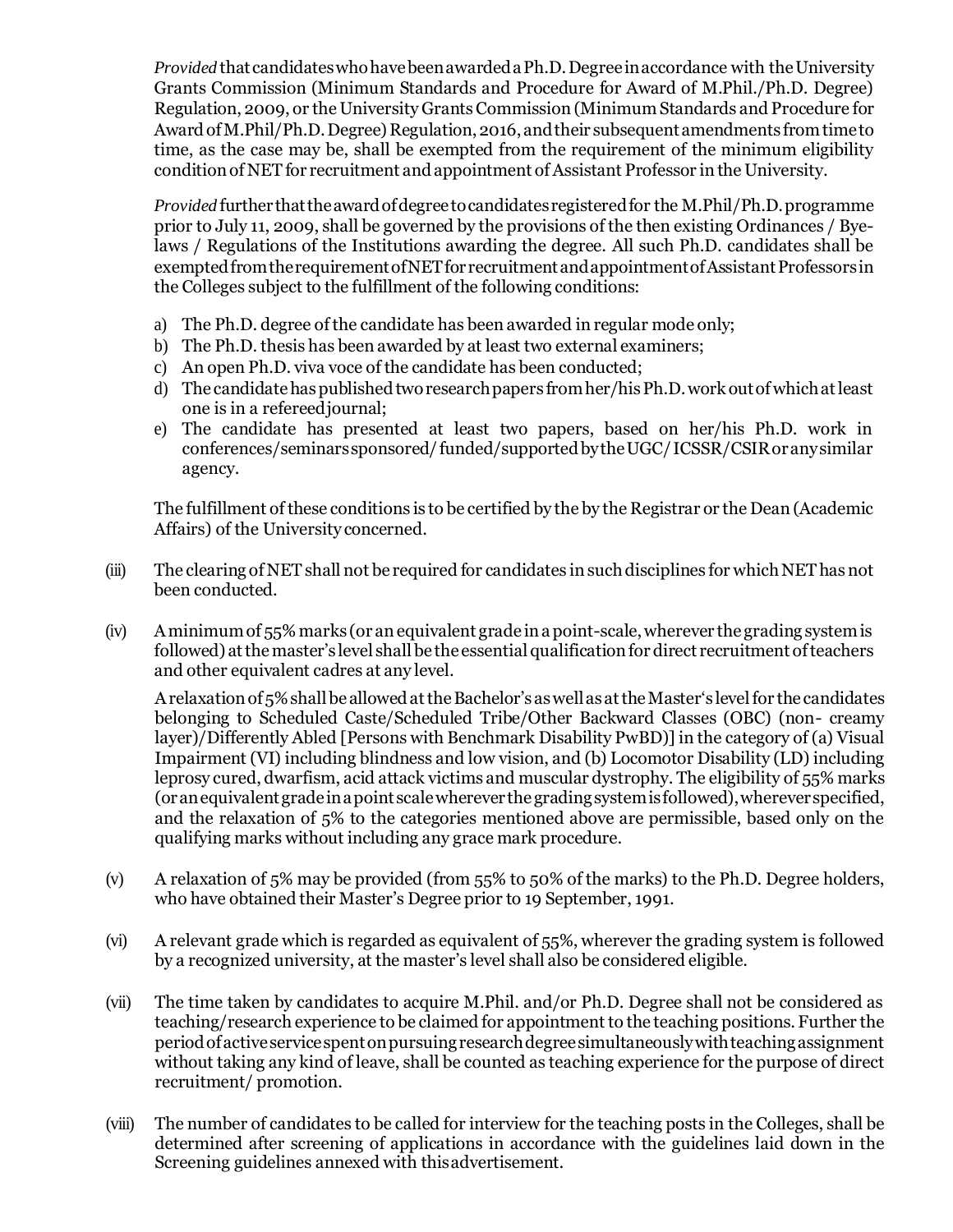$(ix)$  (a) No person shall be appointed to the post of Assistant Professor in the Colleges, if such person does not fulfill the requirements as to the qualifications for the appropriate post laid out herein and in the Ordinance XXIV of the Ordinances of the University.

(b) Those entering the service as Assistant Professor having a post-doctoral teaching/research experience, after obtaining a Ph.D. degree and proven credentials, may be eligible for discretionary award of advance increments to be given to the person, as decided and recorded by the Selection Committee in the minutes of itsmeeting.

Discretionary award of advance increments is not applicable to those entering the profession as Assistant Professor who are entitled for grant of advance increments for having acquired a Ph.D., M.Phil. or M.Tech. and LLMdegree.

 $(x)$  For those entering the service in the College, other stipulations prescribed by the UGC/University shall be mandatory for allposts.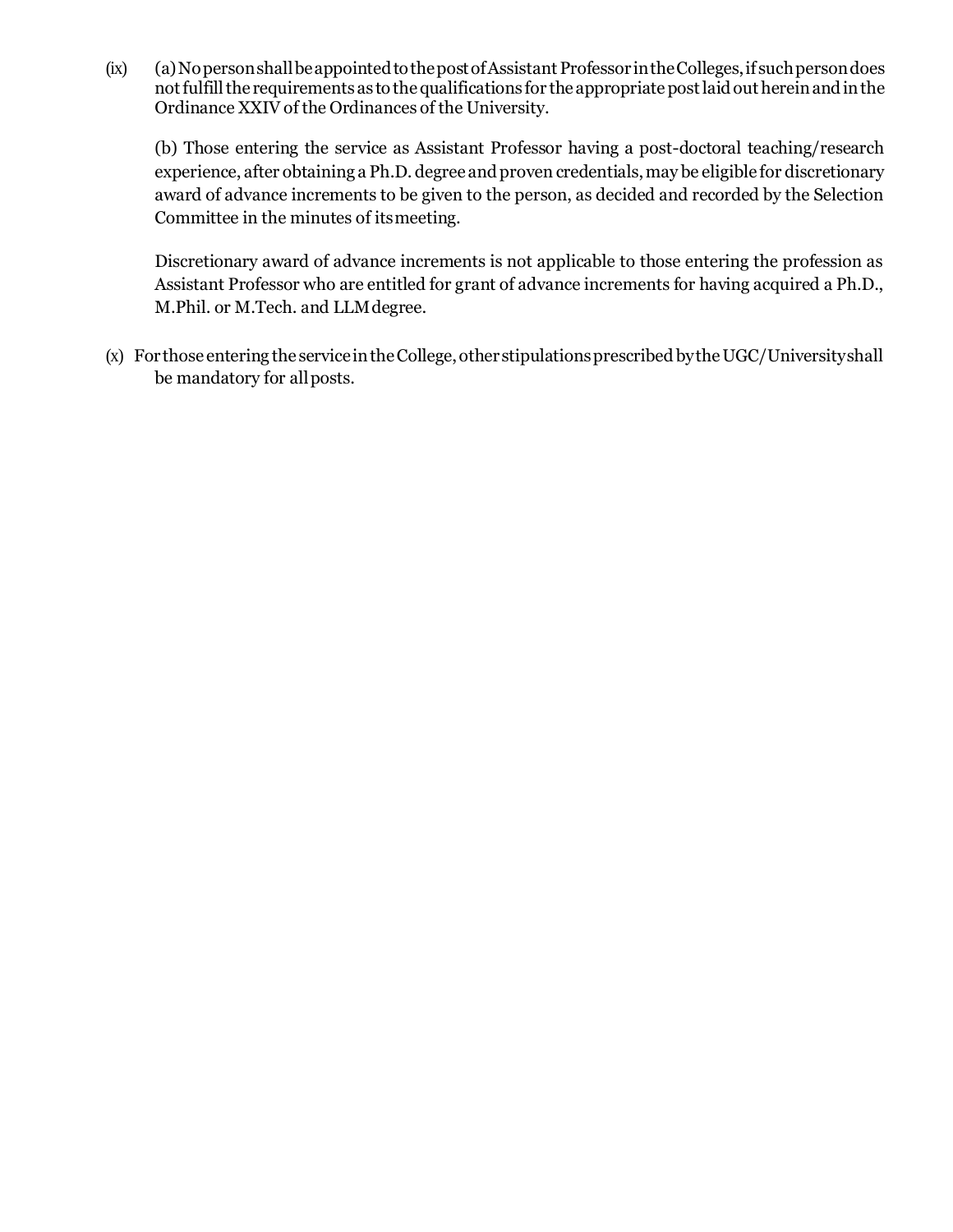### **Guidelines for Screening/Shortlisting of candidates for appointment to the post of Assistant Professor in the College.**

In order to restrict the number of candidates to be called for interview so as to enable the Selection Committee to have a comprehensive assessment of the candidates, applications received for the faculty position shall be screened on the basis of the academic and other related credentials of the candidates through the following criteria:

For the post of Assistant Professor, the criteria for evaluation of candidates for determining their eligibility for shortlisting shall be on based on a 100 point scale. The distribution of marks will be as follows:

### **I. Criteria for Short-listing of Candidates for Interview for the Post of Assistant Professors in Colleges of the University**

| S.No. | <b>Academic Record</b>                                                                                                                                                                 | <b>Score</b>                                     |                                      |                                                                                               |  |
|-------|----------------------------------------------------------------------------------------------------------------------------------------------------------------------------------------|--------------------------------------------------|--------------------------------------|-----------------------------------------------------------------------------------------------|--|
| 1.    | <b>Graduation</b>                                                                                                                                                                      | 80% & Above = 21                                 | $60\%$ to less than $80\%$<br>$= 19$ | 55% to less<br>45%<br>to<br>less than<br>than $60%$<br>$55\% = 10$<br>$=$<br>16               |  |
| 2.    | <b>Post-Graduation</b>                                                                                                                                                                 | 80% & Above = 25                                 | $60\%$ to less than $80\%$<br>$= 23$ | 55% (50% in case of<br>SC/ST/OBC<br>$(non-$<br>creamy layer)/PwD)<br>to less than $60\% = 20$ |  |
| 3.    | M.Phil/M.Tech/LLM/M.Ed or equivalent                                                                                                                                                   | 60% & above = 07<br>55% to less than $60\% = 05$ |                                      |                                                                                               |  |
| 4.    | Ph.D.                                                                                                                                                                                  | 25                                               |                                      |                                                                                               |  |
| 5.    | <b>NET</b> with JRF                                                                                                                                                                    | 10                                               |                                      |                                                                                               |  |
| 6.    | <b>NET</b>                                                                                                                                                                             | 08                                               |                                      |                                                                                               |  |
| 7.    | <b>Research Publications (2 marks for each</b><br>research publications published inPeer-<br><b>Reviewed</b><br>or<br><b>UGC-listed</b><br>Journals)                                   |                                                  | 06                                   |                                                                                               |  |
| 8.    | <b>Teaching / Post- Doctoral Experience (2)</b><br>marks for one year each)#                                                                                                           | 10                                               |                                      |                                                                                               |  |
| 9.    | <b>Awards</b>                                                                                                                                                                          |                                                  |                                      |                                                                                               |  |
|       | <b>International / National Level (Awards</b><br>International<br>given<br>by<br>Organisations/ Government of India /<br>Governmentof<br>India<br>recognized<br>National Level Bodies) |                                                  | 03                                   |                                                                                               |  |
|       | <b>State-Level</b>                                                                                                                                                                     |                                                  | 02                                   |                                                                                               |  |
|       | (Awards given by State Government)                                                                                                                                                     |                                                  |                                      |                                                                                               |  |

*# Experience rendered on Temporary/Adhoc/contractual/Postdoctoral basis shall be taken into account only if the candidate is drawing salary/consolidated pay not less than the Minimum Basic Pay as prescribed by the UGC plus applicable Dearness Allowance (DA) from time to time.*

*<sup>#</sup> However, if the period of teaching/Post-doctoral experience is less than one year then the marks shall be reduced proportionately.*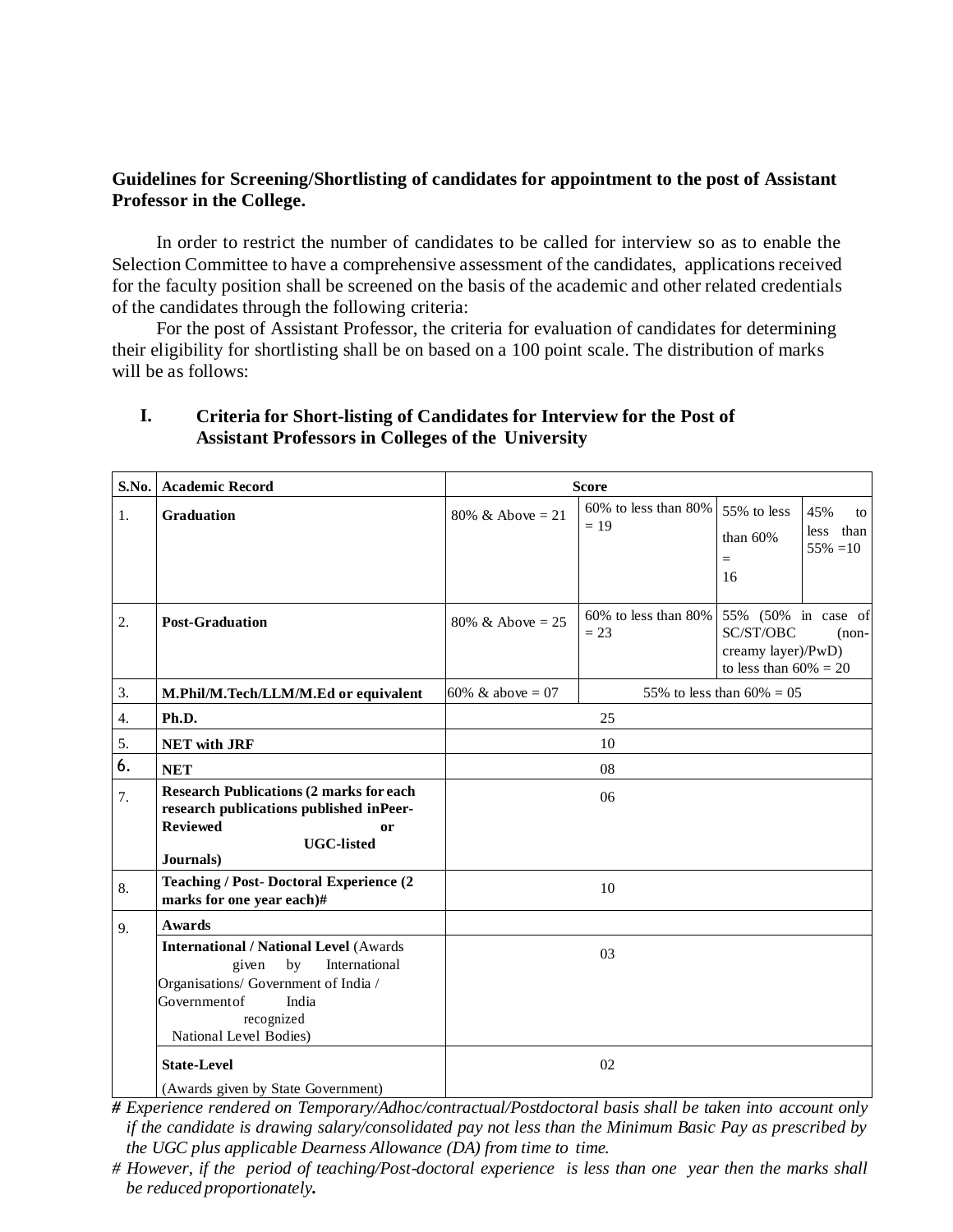#### Note:

| (ii) JRF/NET : Maximum $-10$ Marks<br>: Maximum $-03$ Marks<br>(iii) In awards category<br>Academic Score<br>(B)<br>84<br><b>Research Publications</b><br>06<br><b>Teaching Experience</b><br>10<br><b>Total Score</b> | (A) | (i) M.Phil/M.Tech.LLL/M.Ed or equivalent+Ph.D : Maximum $-25$ Marks |  |  |
|------------------------------------------------------------------------------------------------------------------------------------------------------------------------------------------------------------------------|-----|---------------------------------------------------------------------|--|--|
|                                                                                                                                                                                                                        |     |                                                                     |  |  |
|                                                                                                                                                                                                                        |     |                                                                     |  |  |
|                                                                                                                                                                                                                        |     |                                                                     |  |  |
|                                                                                                                                                                                                                        |     |                                                                     |  |  |
|                                                                                                                                                                                                                        |     |                                                                     |  |  |
|                                                                                                                                                                                                                        |     |                                                                     |  |  |

# **II Constitution of the Committee for Colleges for Shortlisting/Screening**

Applications shall be screened by a committee consisting of the following:

- *1.* Principal of the College *Chairperson*
- *2.* Two Teachers from the relevant subject to be nominated by the Principal
- *3.* One Teacher from a related Department to be nominated by the Principal
- *4.* An Academician representing SC/ST/OBC/Minority/Women/Persons with Benchmark Disability to be nominated by the Principal, of any of the candidates representing these categories is an applicant and if any of the above members of the Screening Committee does not belong to the category

At least three members shall form the quorum.

# **III Shortlisting of candidates: Criteria and Process**

1. The Screening Committee will draw a list of all the candidates indicating the marks scored by them in descending order i.e. starting from the candidate getting the highest marks towards the candidates getting the lower marks. The applicant scoring less than 50 marks will not be included in the list of shortlisted candidates

A relaxation of 05 marks to be given to candidates belonging to SC/ST/PwD

- 2. In case of tie in the marks of two or more candidates, the candidate having the higher/highest marks at the Master's level shall be ranked above the other(s).
- 3. For appointment in the Colleges, All shortlisted candidates as specified in criteria III(1) be called for interview
- 4. The marks awarded to the candidates during the process of screening of applications shall not have any weightage/credit or merit during assessment/interview of the candidates by the Selection Committee as these marks shall be used only for screening/short listing purposes.
- 5. The time taken by candidates to acquire M.Phil. /M.Tech/LLM/M.Ed or equivalent and / or Ph.D. Degree shall not be considered as teaching/ research experience to be claimed for appointment to the teaching positions. Further the period of active service spent on pursuing research degree simultaneously with teaching assignment without taking any kind of leave, shall be counted as teaching experience for the purpose of direct recruitment/ promotion.
- 6. In case of any dispute with regard to screening of the applications, the decision of the Screening Committee shall be final.
- 7. The College shall display the criteria for short listing/screening of applications on their respective websites
- 8. The status of short-listing will be made available on the dashboards of the respective applicants for information.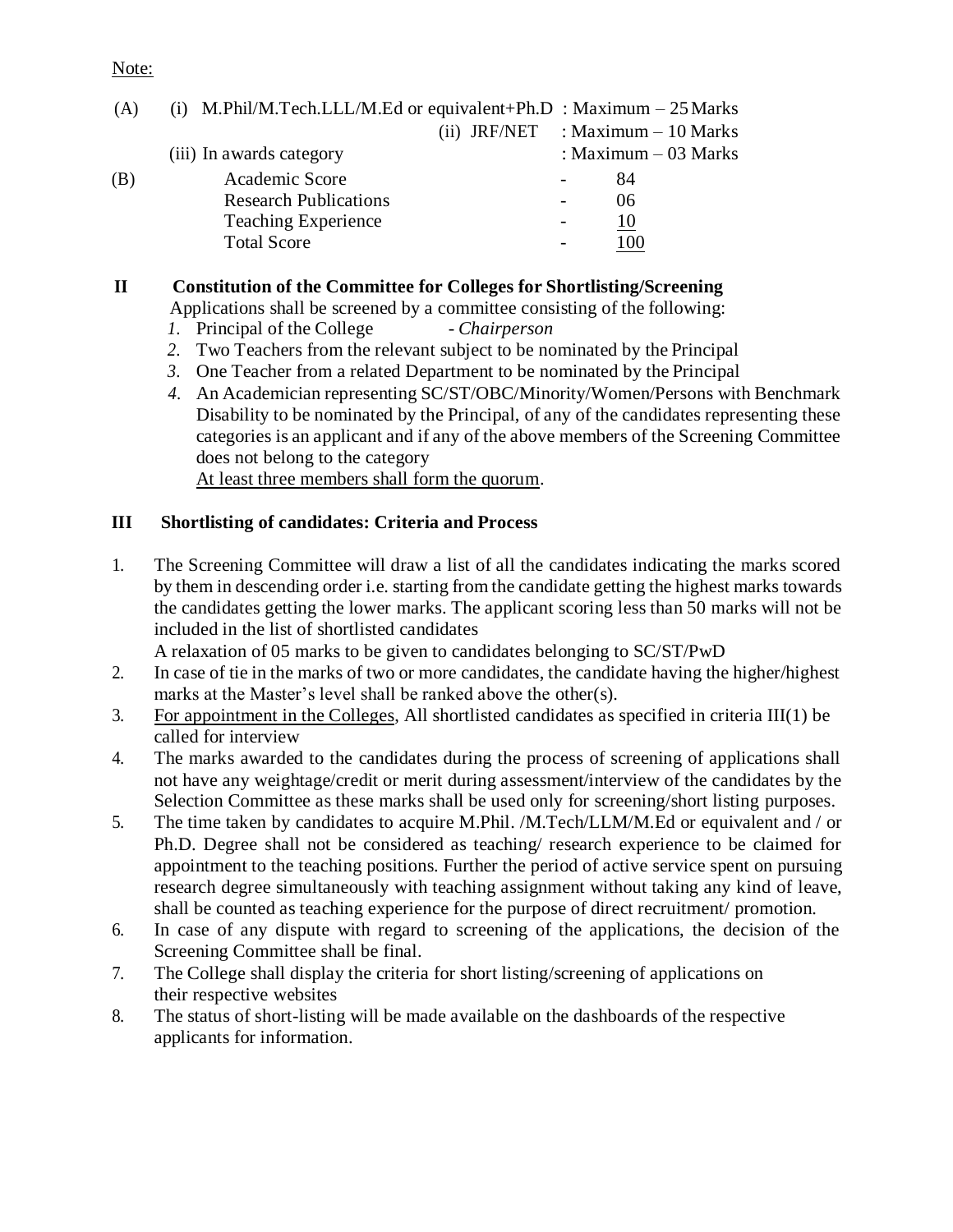# **IV. Important Note**

- 1. The entire onus of the content/authenticity of the information being uploaded in the form of application and its attachments shall exclusively rest with the applicant in terms of eligibility for recruitment and for subsequent selection through due process.
- 2. The College shall, in no way, be responsible for any error/omission/commission/suppression of relevant information by the applicant knowingly/unknowingly/overtly/covertly while filling up the application form and uploading the documents required therein.
- 3. In case the applicant gets screened/shortlisted/selected/appointed on the basis of the credentials furnished by him/her which are, on scrutiny, found to be incorrect/inadmissible/forged/fabricated/falsified, his/her candidature shall be liable to be cancelled at any stage of the recruitment/at any time during the tenure of the service and appropriate legal action under applicable law shall be initiated against the applicant.
- 4. The College reserves the right to modify/withdraw/cancel any communication made to the applicant. In case of any dispute arising out of such a situation, the decision of the College shall be final and binding on the applicant.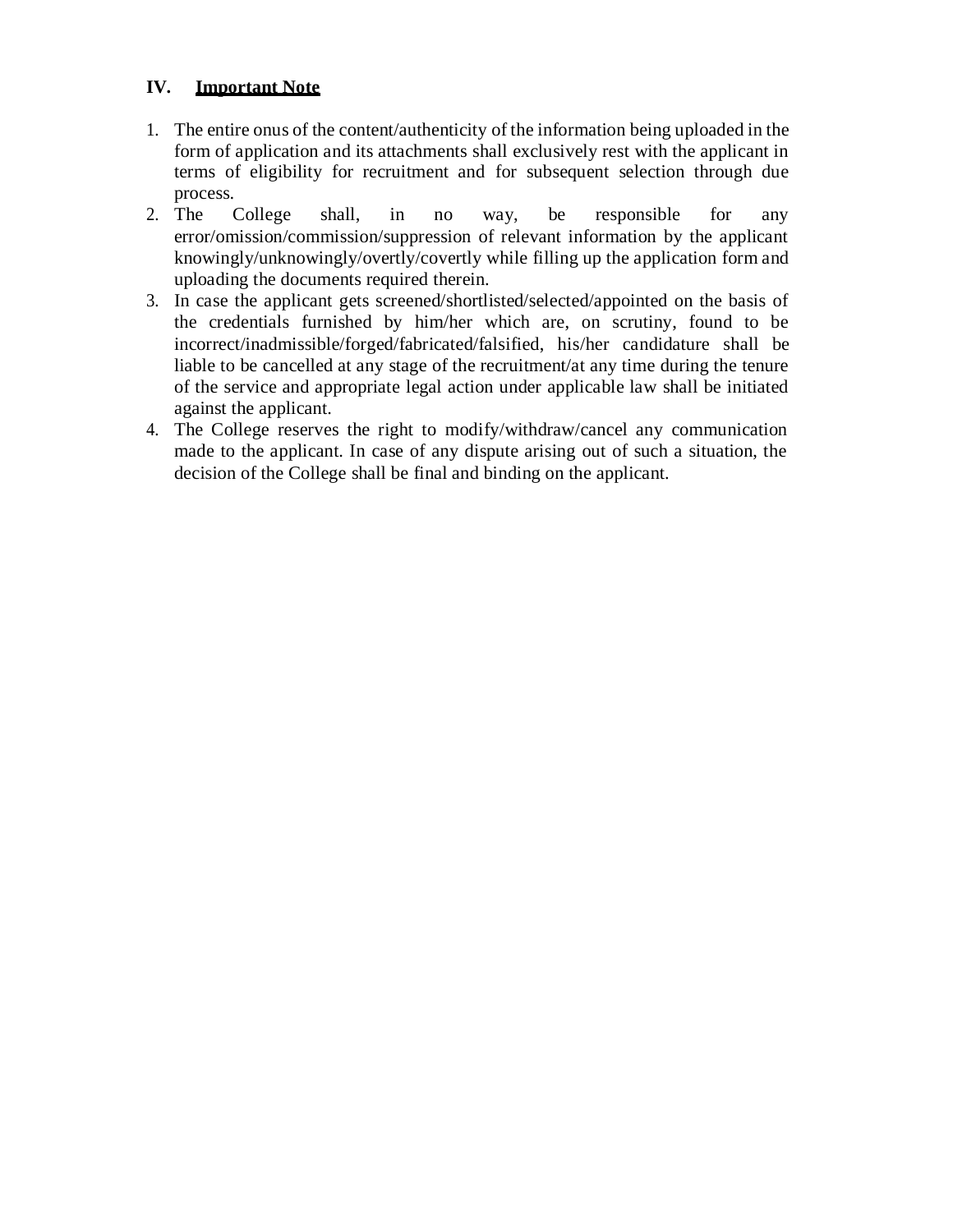### **General instructions for Applicants**

- **1.** All applicants are required to apply online in the prescribed format with complete, correct information and attachments.The applicant will be solely responsible for the authenticity of the submitted information. Applicants are required to fill the application form as available on the College website. **The details regarding qualifications, experience, screening guidelines and indicative proformas etc. are available on the College website www.dsce.du.ac.in along with this advertisement. The applicantsare required to read these details before fillingup the form.**
- **2.** Applicants should possess the prescribed qualifications and experience as on the closing date of application, as prescribed by the University for the Colleges from time to time for the respective post. The post advertised carry UGC pay scales plus admissible allowances. The posts are being advertised keeping in view the broad areas of specialization in subjects. However, the Department concerned may have specific requirement of specialization.
- **3.** The applications received shall be screened as per screening guidelines attached with this advertisement for short listing and recommending the applicants to be called for interview.

Mere fulfillment of the qualification or the eligibility criteria does not entitle an applicant to be necessarily considered or called forinterview.

Publications 'under submission' or submitted to referees will not be considered towards calculation of marks for publication criteria. Further, all the items for which marks are claimed should be strictly in accordance with the screening guidelines attached with the advertisement.

The minimum score requirement for shortlisting of applicants for the post of Assistant Professor is indicated in the screening guidelines attached herewith.

- **4.** Application fees and application form(s) are to be submitted as per details given below:
	- Fees for Assistant Professor.
	- Rs.500/- for UR/OBC/EWScategory.
	- No application fee will be charged from applicants from SC, ST, PwBD category and Women applicants.
	- Fees once paid will not be refunded under any circumstances.
	- No application fee shall be charged from applicants, who had applied for the same post in the preceding advertisement, subject to the condition that interview for the said post in the said subject had not been conducted. (The applicant shall have to provide the relevant details/proof of his/her having applied for the post against the advertisement referred herein).
	- Application forms have to be filled only in online mode, as available on the website of the College along with this advertisement, within the prescribed time limit indicated in the advertisement. No offline forms would be accepted.
	- Payment should be made online only, through credit/debit card/Net Banking.
	- Applicantsapplying formore thanonepost/department must apply separately andpay fees separately.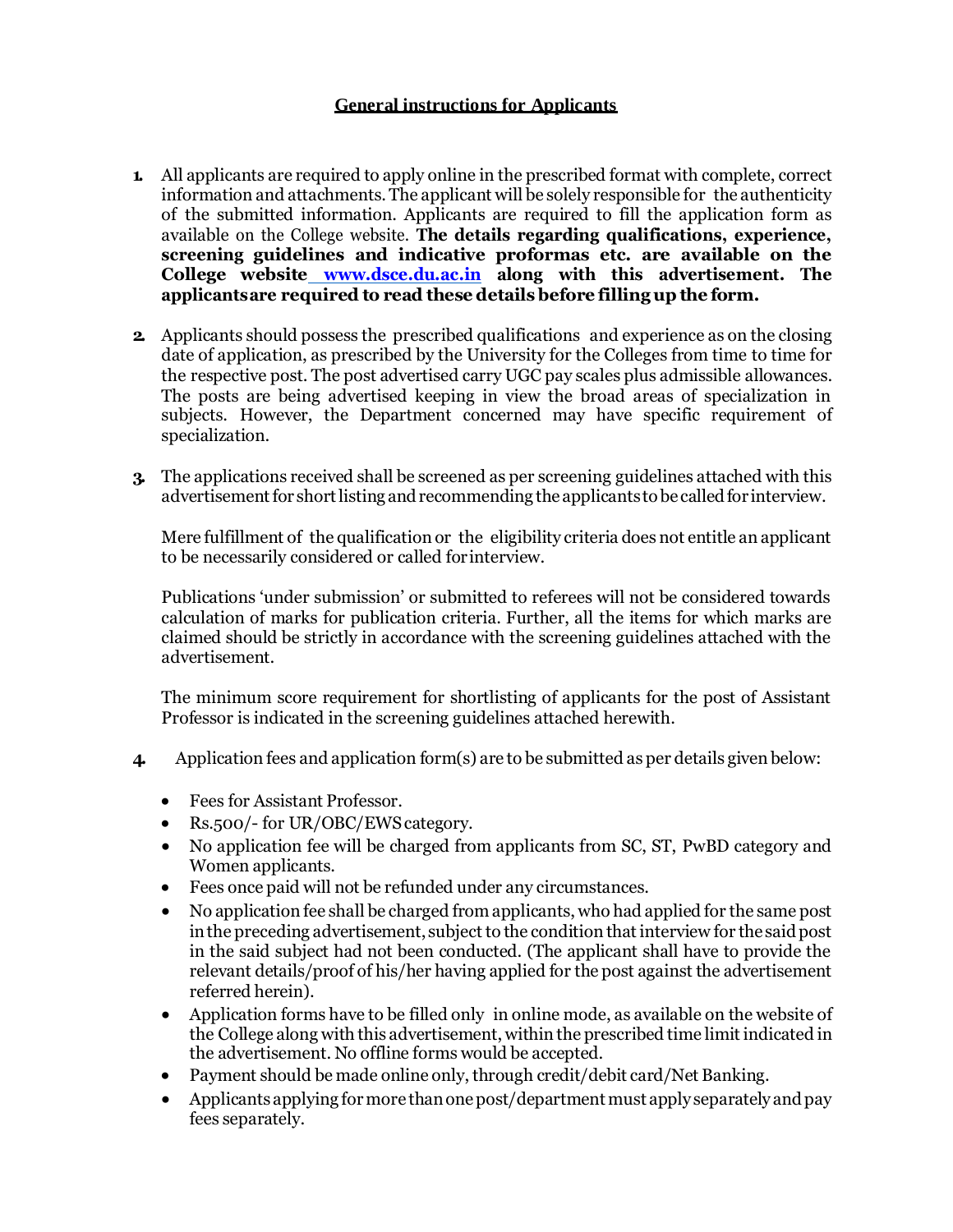- **5.** In order to avoid last minute rush, the applicants are advised to apply early. In case of any persistent technical issue, the applicants can mail their problem at the College E-mail ID.
- **6.** The reservation for applicants from SC, ST, EWS, OBC (non-creamy layer), and Persons with Benchmark Disability (PwBD) categories will be applicable as per UGC/Central Government norms.

Applicants seeking reservation benefits available for SC/ST/OBC/EWS/PwBD categories must upload the necessary documents justifying the claim of respective reservation as per Govt. of India lists/rules/norms. The certificate uploaded should be in the format prescribed by the Union Government and should be digitally verifiable.

In case the applicant wants to claim benefits under the PwBD category, the applicant's relevant disability should not be less than 40 per cent. Proof to this effect in the form of a valid Disability Certificate must be uploaded with the application.

Applicants applying for the post(s) reserved for OBC must upload certificate of OBC (noncreamylayer)intheprescribedformissuedbyCompetentAuthority.Thecertificateshould be of the current financial year, in accordance with instructions issued by the Union Government in this respect from time to time. Applicants should ascertain that they belong to the reserved categories (caste) enlisted in the Central List for the Other Backward Classes.

If the relevant certificates for respective reserved categories are not uploaded with the application, the application may be rejected and no appeal against its rejection will be entertained.

- **7.** Consequent upon adoption of self-certification provisions as required by the Govt. of India, the College shall process the applications entirely on the basis of information/documents uploaded with the application. In case the information/documents are found to be false/ incorrect by way of omission or commission, the responsibility shall lie solely with the applicant and the applicant shall be liable for action as per law.
- **8.** The Shortlisted candidates called for interview should report along with all the testimonials/certificates inoriginalalongwithvalidphoto ID(Aadhaar/Voter Id/Driving License/Passport). A set of self-attested photocopy of certificates/testimonials with respect to the qualifications, experience and category as applicable, indicated in the online application form, duly certified bythe applicant should be submittedatthe time of interview.
- **9.** Applicants serving in Government/Public Sector Undertakings (including Boards/ AutonomousBodies) are required to submit 'No Objection Certificate' from the employer, at the time of interview, if not uploaded with the online application earlier. The NOC should also indicate the vigilance clearance from the parent department.
- **10.** All correspondence from the College including interview letter, if any, shall be sent only to the e-mail address provided by the applicant in the online application form.
- **11.** Applications which do not meet the eligibility criteria given in this advertisement and / or are incomplete in any respect shall be summarily rejected. Before applying online, applicants are advised to go through detailed notice available on the website of the College.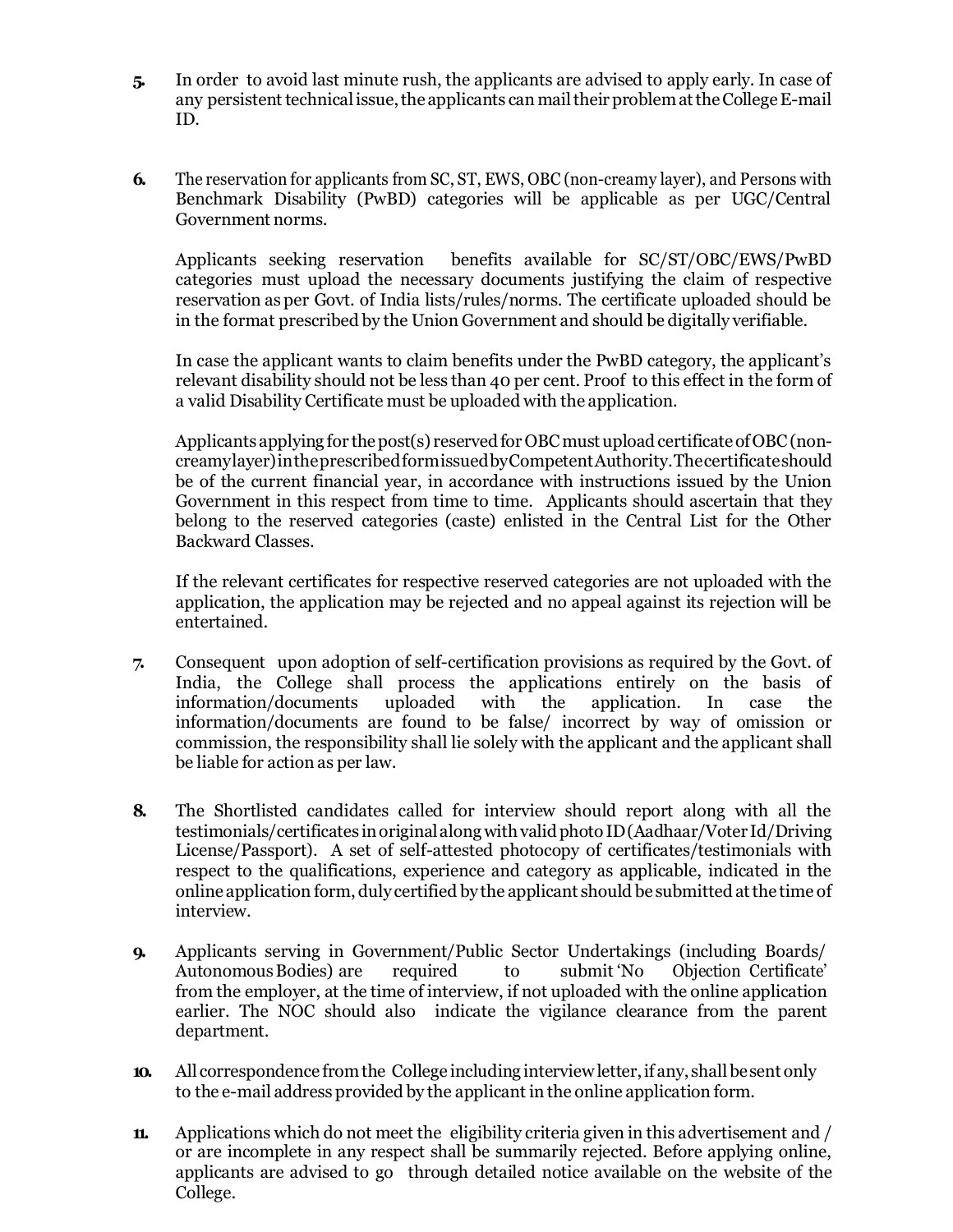- **12.** Applicants must NOT furnish any particulars that are false, tampered or fabricated, or suppress any material / information while submitting the online application and uploading self-certified copies/testimonials.
- **13.** The College further reserves the right to amend the number of posts or not to fill any of the posts mentioned in the advertisement at its discretion without assigning any reason thereof.
- **14.** Any consequential vacancies arising at the time of Interview may also be filled up from the available shortlisted candidates.
- **15.** The College will verify the antecedents of the applicant at the time of appointment or anytime during the tenure of the service. In case it is found that the documents/information submitted by the candidate is false or the candidate has suppressed relevant information, the services of the candidate shall be terminated without prejudice to any other action initiated by the College.
- **16.** In case ofthe any inadvertent mistake in the process of selection, which may be detected at any stage even after the issuance of offer letter, the College reserves right to modify/withdraw/cancel any communication made to the applicants.
- **17.** In case of any dispute/ambiguity that may occur in the process of selection, the decision of the College shall be final. Applicants are advised to satisfy themselves before applying that they possess the essential qualifications laid down in the advertisement.
- **18.** No TA/DA shall be paid to candidates for attending interview.
- **19.** The last date for submission of the form shall be as specified in the advertisement.
- **20.** Canvassing in any form will be treated as a disqualification.
- **21.** Any dispute regarding the recruitment will fall under the jurisdiction ofDelhi.

**(Prof. P.K. Sharma) PRINCIPAL**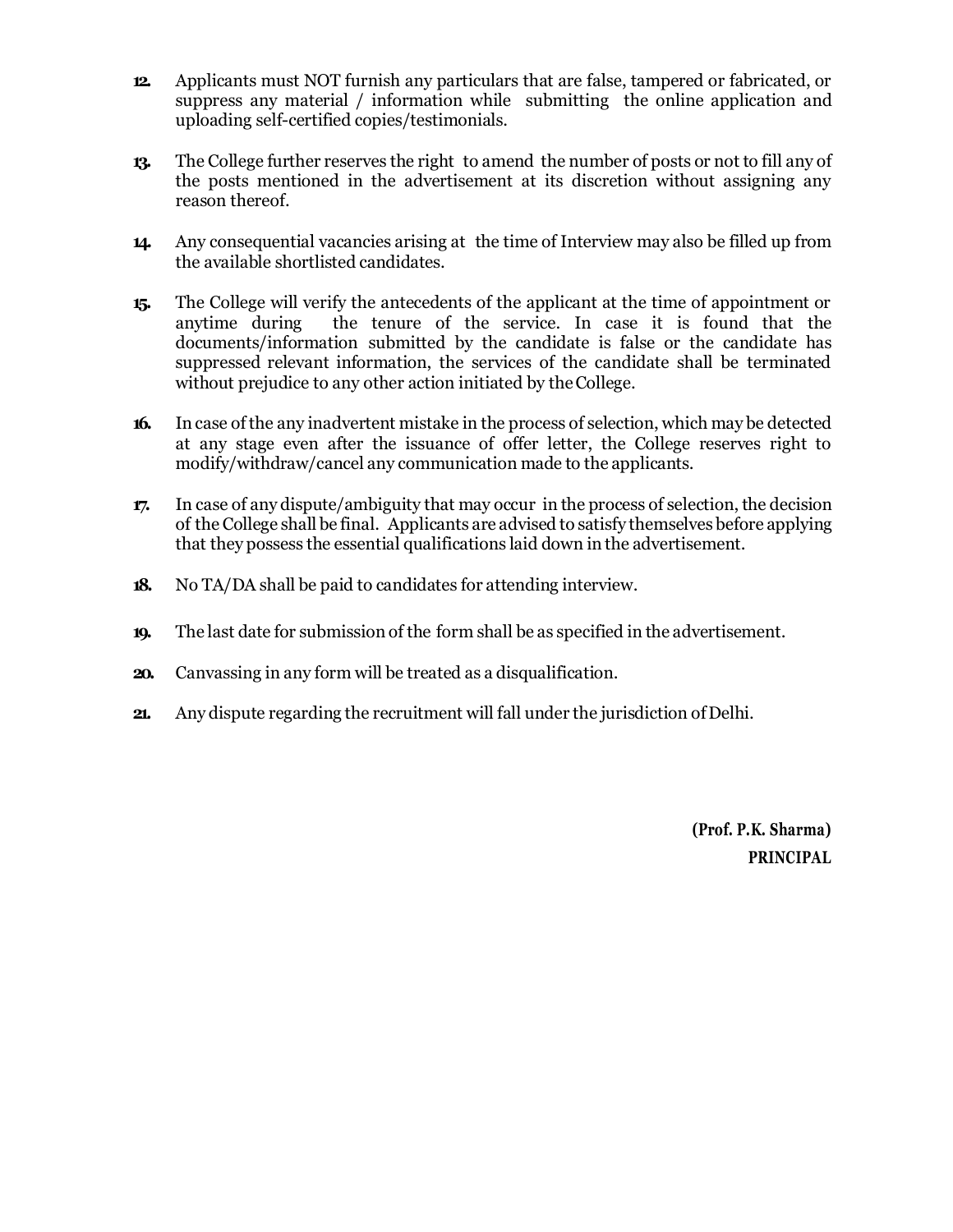# **Frequently Asked Questions**

**The details regarding qualifications, experience, screening guidelines and indicative proformas etc. are available on the College website, along with this advertisement. The applicants are required to read these details before filling up the form.**

**However, some issues of common concern have been discussed below for the convenience of the applicants.**

### **1. Can a person apply for more than one Faculty position?**

Yes. Separate forms will have to be filled for each faculty position.

# **2. Which are the mandatory fields in the application?**

Mandatory fields are indicated by a red star (\*) adjacent to the name of the field.

**3. Can only Indian citizens apply for the posts advertised for faculty positions?**  Besides Indian citizens, those who have acquired the status of Overseas Citizens of India (OCI) and have necessary documents in support of the same can also apply.

# **4. What is the application fee for different categories?**

Application fees are to be submitted as per details given below:

Fees for Assistant Professor

- Rs.500/- for UR/OBC/EWS category.
- No application fee will be charged from applicants from SC, ST, PwBD category and Women applicants.
- Fees once paid will not be refunded under any circumstances.

 No application fee shall be charged from applicants, who had applied for the same post in the preceding advertisement, subject to the condition that interview for the said post in the said subject had not been conducted. (The applicant shall have to provide the relevant details/proof of his/her having applied for the post against the advertisement referred herein).

Application forms have to be filled only in online mode, as available on the College website along with the present advertisement, within the prescribed time limit indicated in the advertisement. No offline forms would be accepted. Payment should be made online only, through credit/debit card/Net Banking.

Applicants applying for more than one post/subject must apply separately and pay fees separately**.**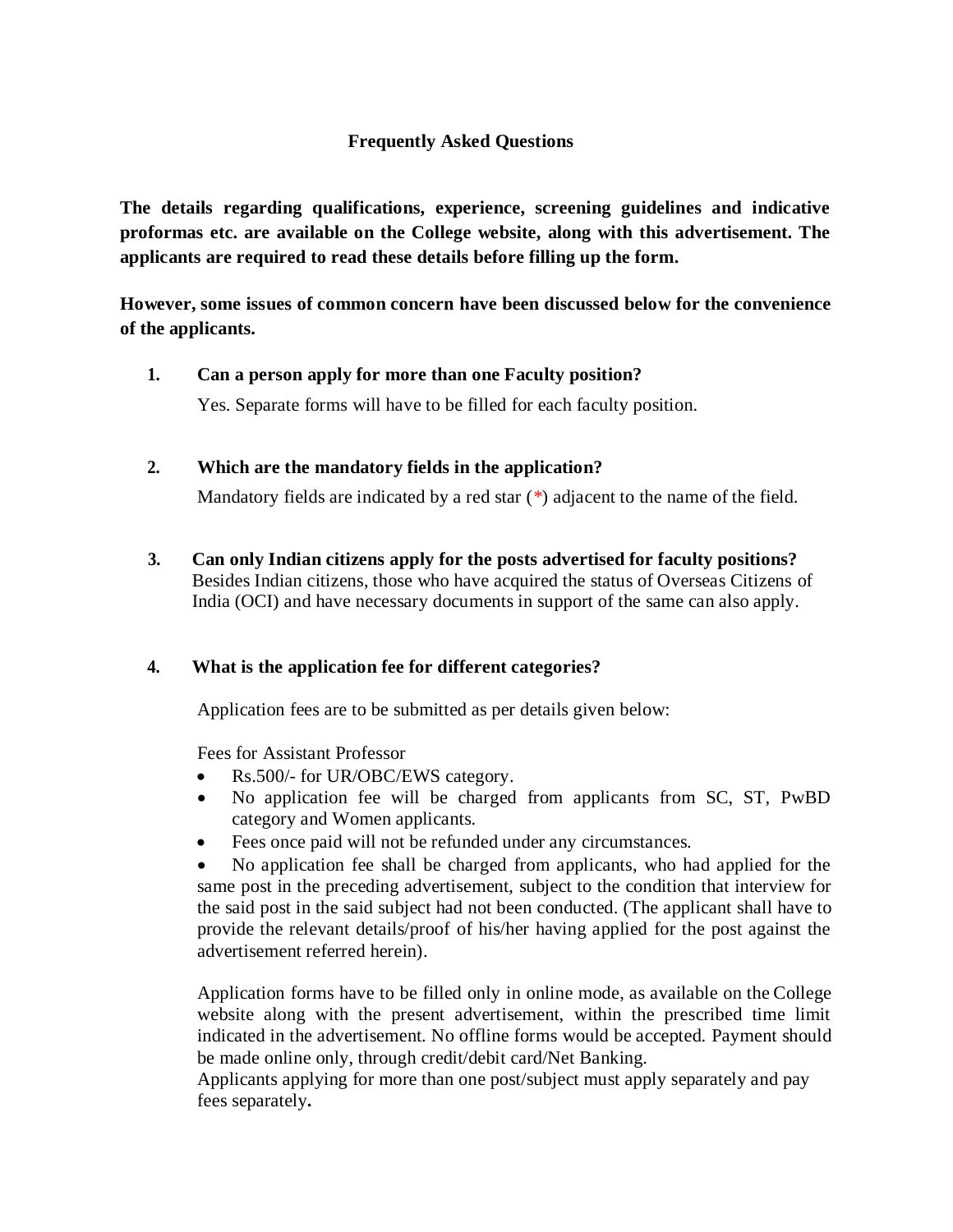**5. What are the categories required to be marked or entered into in the online proforma?**

The online proforma has provision for marking the reservation category of the candidate on following two parameters:

- Under the Head, Category for the position in which you are applying', in the online application, status as Unreserved (UR)/Scheduled Caste (SC)/Scheduled Tribe (ST)/Other Backward Class (Non Creamy Layer) (OBC)/Economically Weaker Section (EWS), as applicable is required to be marked.
- Under the Head, 'PwBD category', in the online application, status as Not Applicable/Visual Impairment (VI) including Blindness and Low vision/ Locomotor Disability (LD) including leprosy cured, dwarfism, acid attack victims and muscular dystrophy, as applicable is required to be marked HH (Hearing Handicapped).

### **6. Are the certificates indicating the reservation category status of the applicant required to be digitally verifiable?**

The reservation for applicants from SC, ST, EWS, OBC (non-creamy layer), and Persons with Benchmark Disability (PwBD) categories will be applicable as per UGC/Central Government norms.

Applicants seeking reservation benefits available for SC/ST/OBC/EWS/PwBD categories, must upload the necessary documents justifying the claim of respective reservation as per Govt. of India lists/rules/norms. The certificate uploaded should be in the format prescribed by the Union Government and should be digitally verifiable.

In case the applicant wants to claim benefits under the PwBD category, the applicant's relevant disability should not be less than 40 per cent. Proof to this effect in the form of a valid Disability Certificate must be uploaded with the application.

Applicants applying for the post(s) reserved for OBC must upload certificate of OBC (non-creamy layer) in the prescribed form issued by Competent Authority. The certificate should be of the current financial year, in accordance with instructions issued by the Union Government in this respect from time to time.

Applicants should as certain that they belong to the reserved categories (caste) enlisted in the Central List for Other Backward Classes.

If the relevant certificates for respective reserved categories are **not** uploaded with the application, the application may be rejected and no appeal against its rejection will be entertained.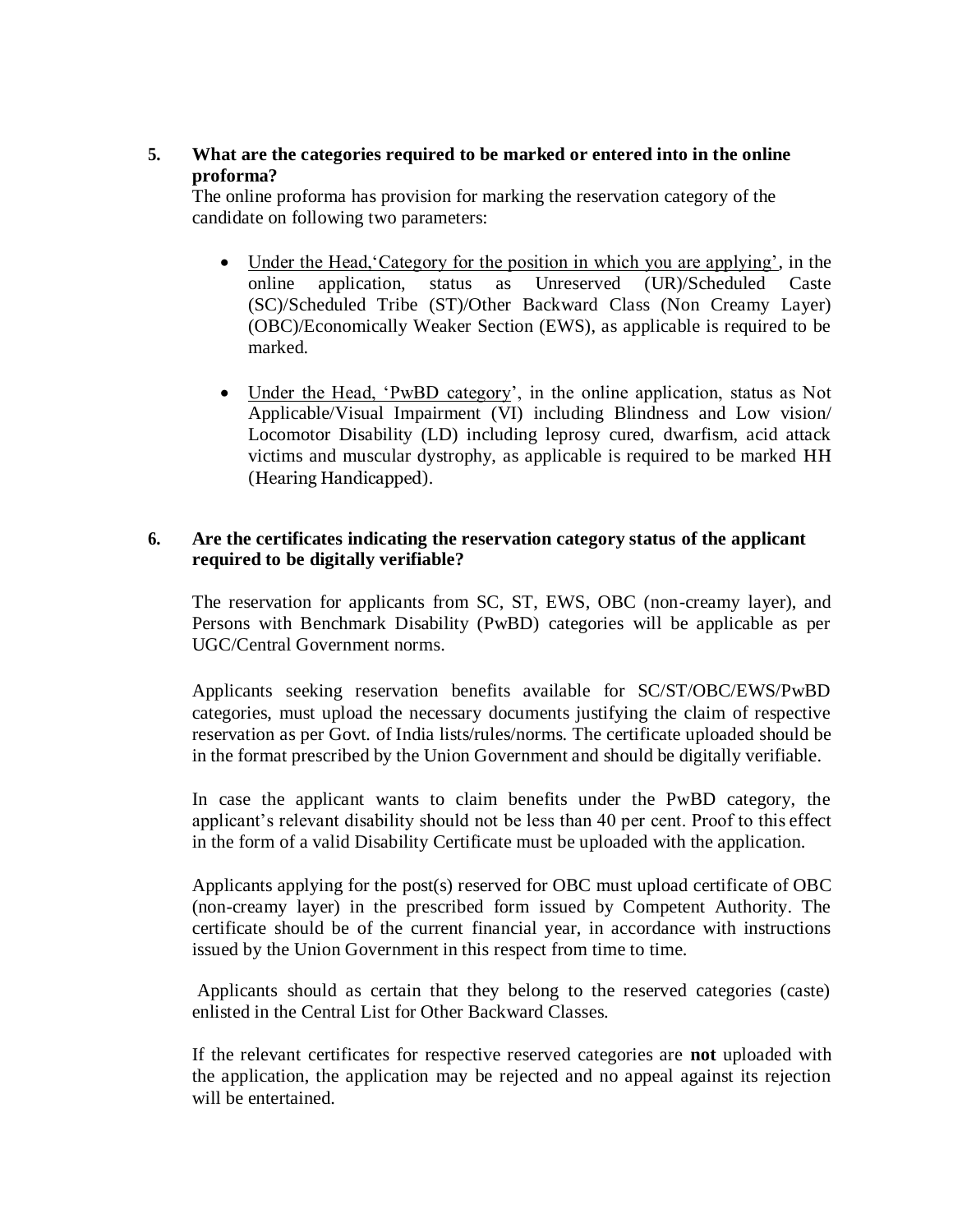# **7. How can Persons with Benchmark Disabilities (PwBD) access and fill the online application form?**

Such applicants may fill the online application form by using assistive technology. In particular, the visually impaired applicants may use screen reading software such as JAWS or NVDA to fill the application form. Those unable to use computer may take human assistance to fill the application form.

PwBD applicants can also contact the office of the College.

# **8. Which graduation and post-graduation degree will be considered with respect to departments offering professional degrees like Education?**

Following degrees will be considered for award of score for screening/shortlisting of candidates in the disciplines of Education

# For Graduation

For post of Assistant Professor in discipline of Education, marks would be awarded for degrees detailed as follows:

- B.Ed/B.El.Ed Degree, if the applicant has M.Ed Degree.
- Any other relevant Degree, if the applicant is an MA in Education

# For Post-graduation

For posts of Assistant Professor in discipline of Education, marks would be awarded for degrees detailed as follows:

- M.Ed Degree.
- MA in Education

The applicants for the post of Assistant Professor in the disciplines of Education will also be required to fill the details of the other Graduate and Postgraduate degrees possessed by them under the head 'Other Qualification' in the online application form.

# **9. Is there any relaxation in the requirement of 55% at the post-graduation level?**

A minimum of 55% marks (or an equivalent grade in a point-scale, wherever the grading system is followed) at the master's level shall be the essential qualification for direct recruitment of teachers and other equivalent cadres at any level.

A relaxation of 5% shall be allowed at the Bachelor's as well as at the Master's level for the candidates belonging to Scheduled Caste/Scheduled Tribe/Other Backward Classes (OBC) (non-creamy layer)/Differently Abled [Persons with Benchmark Disability (PwBD)] in the category of (a) Visual Impairment (VI) including blindness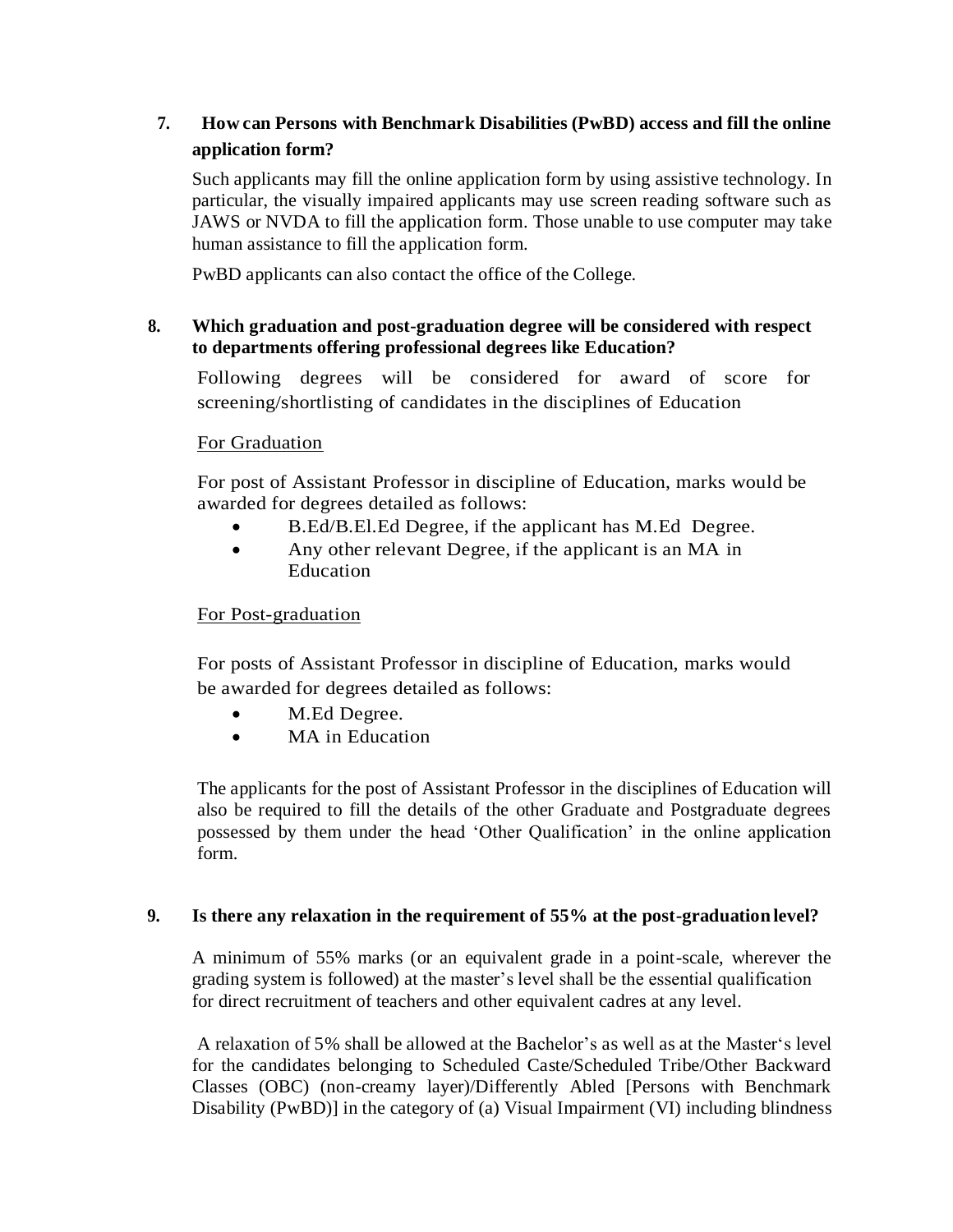and low vision, and (b) Locomotors Disability (LD) including leprosy cured, dwarfism, acid attack victims and muscular dystrophy. The eligibility of 55% marks (or an equivalent grade in a point scale wherever the grading system is followed), wherever specified, and the relaxation of 5% to the categories mentioned above are permissible, based only on the qualifying marks without including any grace mark procedure.

A relaxation of 5% may be provided, from 55% to 50% of the marks to the Ph.D. Degree holders, who have obtained their Master's Degree prior to 19 September, 1991

### **10. Is NET compulsory or is there any provision for NET exemption?**

The National Eligibility Test (NET) shall be the minimum eligibility for appointment of Assistant Professor.

*Provided* that candidates who have been awarded a Ph.D. Degree in accordance with the University Grants Commission (Minimum Standards and Procedure for Award of M.Phil./Ph.D. Degree) Regulation, 2009, or the University Grants Commission (Minimum Standards and Procedure for Award of M.Phil /Ph.D. Degree) Regulation, 2016, and their subsequent amendments from time to time, as the case may be, shall be exempted from the requirement of the minimum eligibility condition of NET for recruitment and appointment of Assistant Professor in the Colleges.

*Provided* further that the award of degree to candidates registered for the M.Phil/Ph.D. programme prior to July 11, 2009, shall be governed by the provisions of the then existing Ordinances / Bye-laws / Regulations of the Institutions awarding the degree. All such Ph.D. candidates shall be exempted from the requirement of NET for recruitment and appointment of Assistant Professors in the Colleges subject to the fulfillment of the following conditions:

- a) The Ph.D. degree of the candidate has been awarded in regular mode only;
- b) The Ph.D. thesis has been awarded by at least two external examiners;
- c) An open Ph.D. viva voce of the candidate has been conducted;
- d) The candidate has published two research papers from her/his Ph.D. work out of which at least one is in a refereed journal;
- e) The candidate has presented at least two papers, based on her/his Ph.D. work in conferences/seminars sponsored/ funded/supported by the UGC/ ICSSR/CSIR or any similar agency.

The fulfilment of these conditions is to be certified by the Registrar or the Dean (Academic Affairs) of the University concerned.

The clearing of NET shall not be required for candidates in such disciplines for which NET has not been conducted.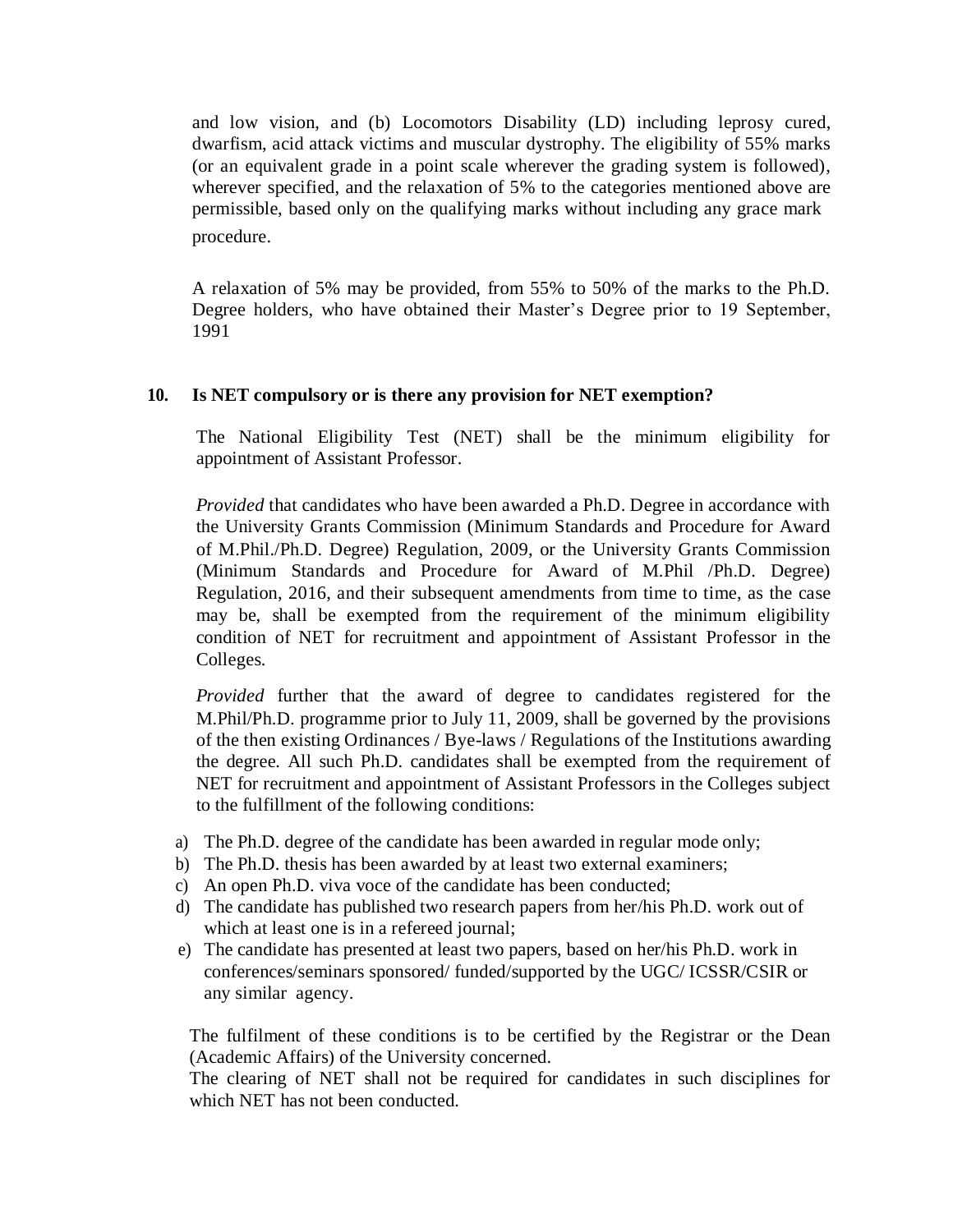In case, the Ph.D. degree has been obtained from a foreign University/Institution with a ranking among top 500 in the world University ranking (at any time) by any one of the following: (i) Quacquarelli Symonds (QS) (ii) The Times Higher Education(THE) or (iii) The Academic Ranking Of World Universities (ARWU) of the Shanghai Jiao Tong University (Shanghai).

### **11. How to convert GPA into percentage in the Academic Section Tab of the online application?**

The applicants are required to provide their credits/marks of Graduation, Postgraduation, M.Phil., and Ph.D. Degree in percentage only. Those having credits in the form of grade or GPA, would be required to convert the same into percentage as per the conversion formula provided in the guidelines of the University/Institute granting the degree. A copy of the respective guidelines will have to be uploaded along with the concerned degree.

### **12. Which date should be considered as the date of award of Degree (M.Phil./Ph.D.)?**

The date of notification of the result by the University/Institution would be considered as the date of award of the Degree (M.Phil./Ph.D)**.**

### **13. Does fulfilling the eligibility criteria suffice for getting an interview call?**

The applications received shall be screened as per screening guidelines attached with the advertisement for short listing and recommending the applicants to be called for interview.

Only fulfilment of the required qualification or the eligibility criteria does not entitle an applicant to be necessarily considered or called for interview.

Publications 'under submission' or submitted to referees will not be considered towards calculation of marks for publication criteria. Further, all the items for which points are claimed should be strictly in accordance with the screening guidelines attached with the advertisement.

The minimum score requirement for shortlisting of applicants for the post of Assistant Professor is indicated in the screening guidelines attached herewith.

### **14. What if the candidate does not get the NOC at the time of filling up the form?**

Applicants serving in Government/Public Sector Undertakings (including Boards/Autonomous Bodies) are required to submit 'No Objection Certificate' from the employer, at the time of interview, if not uploaded with the online application earlier. The NOC should also indicate the vigilance clearance from the parent department.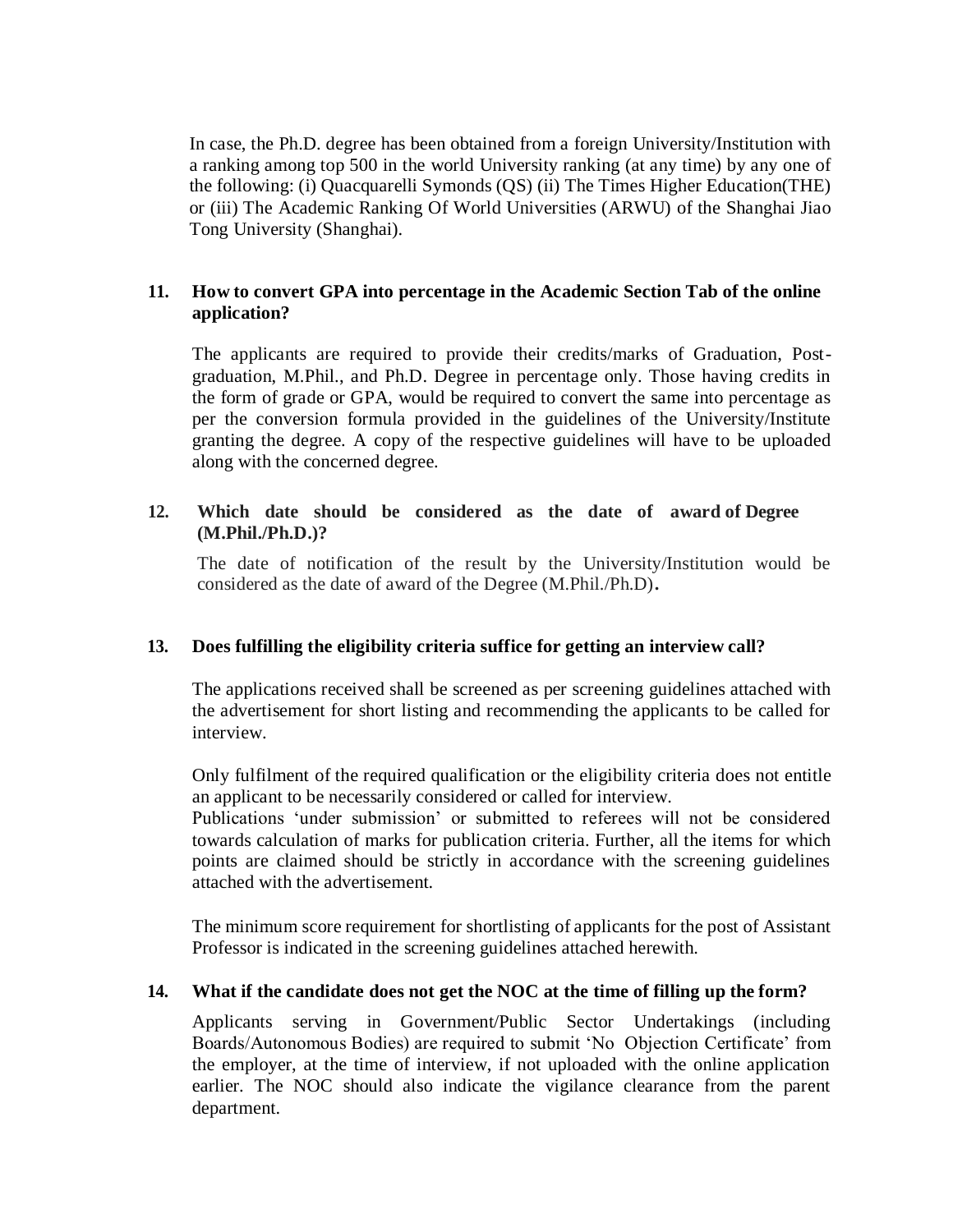### **15. What are the documents required to be submitted by the shortlisted candidates at the time of interview?**

Consequent upon adoption of self-certification provisions as required by the Govt. of India, the College shall process the applications entirely on the basis of information/documents uploaded with the application. In case the information/documents are found to be false/incorrect by way of omission or commission, the responsibility shall lie solely with the applicant and the applicant shall be liable for action as per law.

The Shortlisted candidates called for interview should report along with all the testimonials/certificates in original along with valid photo ID (Aadhaar/Voter Id/Driving License/Passport). A set of self-attested photocopy of certificates/testimonials with respect to the qualifications, experience and category as applicable, indicated in the online application form, duly certified by the applicant should be submitted at the time of interview.

An indicative list of such documents is as follows:

- 1. Proof of Date of Birth (Class  $10<sup>th</sup>$  Certificate);
- 2. Caste Certificate, if applicable;
- 3. PwBD Certificate, if applicable;
- 4. Certificates/testimonials for all the academic Degrees/Diplomas/Certificate Courses, as indicated in the online proforma by the applicant;
- 5. NET/JRF Certificate;
- 6. Experience Certificate duly issued by the parent office, which should clearly indicate the break period, if any;
- 7. No Objection Certificate from the employer including vigilance clearance if applicable;
- 8. Any other certificate of academic/research distinction;
- 9. Research Publications in original etc. as per uploaded or filled in the application form;
- 10. M.Phil. and Ph.D. dissertations/thesis, if applicable.

### **16. How will the candidate get the interview call?**

The status of short-listing will be made available on the dashboards of the respective applicants for information. A notice to this effect indicating the schedule for the interview would also be published on the College website.

All correspondence from the College including interview letter, if any, shall be sent only to the e-mail address provided by the applicant in the online application form.

The applicants are, therefore, advised to visit the website for updates in this respect. Telephonic queries on this issue shall not be entertained.